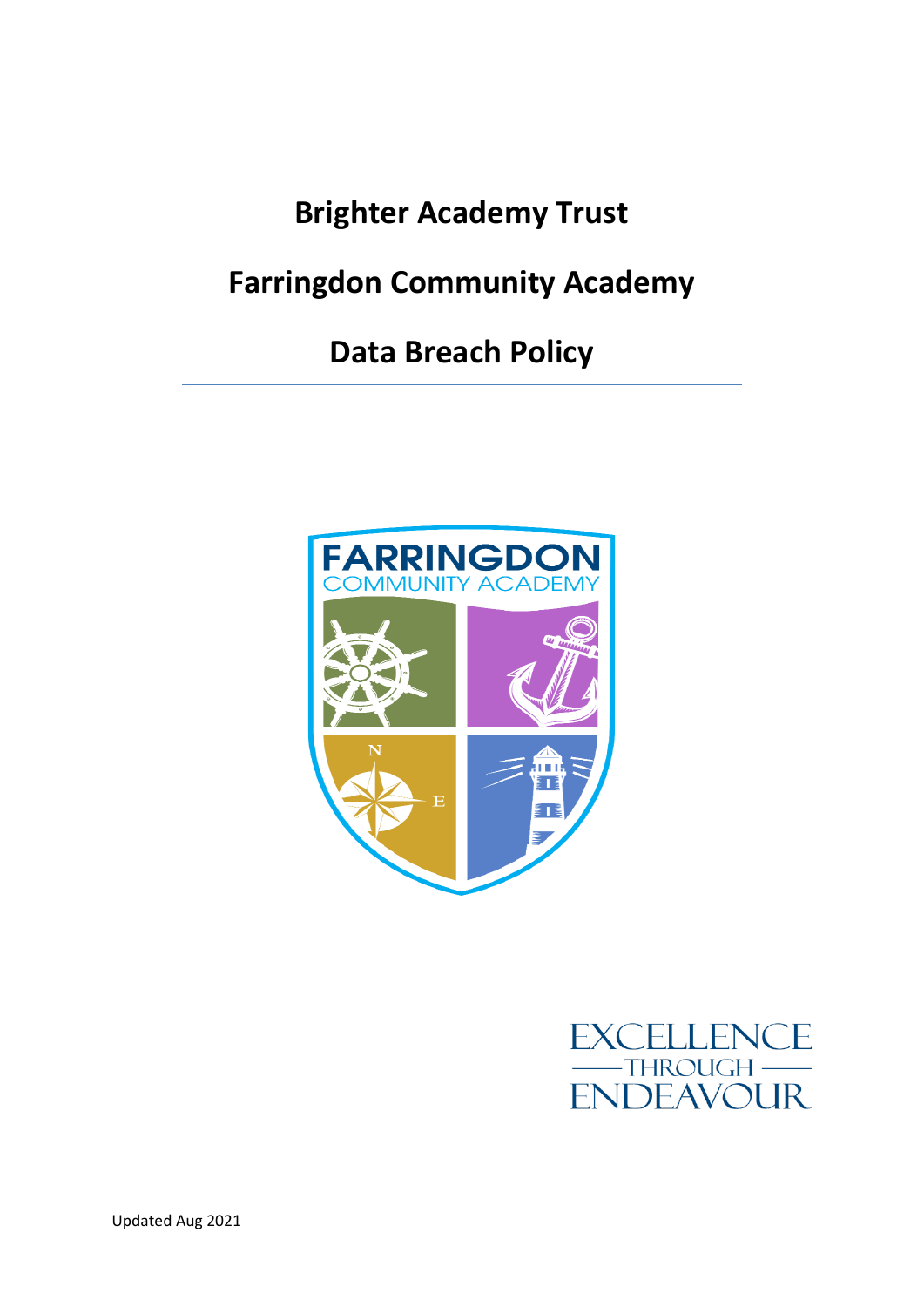## 1.0 **Introduction**

- 1.1 Farringdon Community Academy holds, processes and shares a large amount of personal data, a valuable asset that needs to be protected.
- 1.2 Every care is taken to protect personal data from incidents (either accidental or deliberate) to avoid a data protection breach that could compromise security.
- 1.3 Compromise of information, confidentiality, integrity, or availability may result in harm to individuals, reputational damage. Detrimental effect on service provisions, legislative non- compliance, and /or financial costs.

## 2.0 **Purpose**

- 2.1 Farringdon Community Academy is obliged under the Data Protection Act and the General Data Protection Regulation to have in place a framework designed to ensure security of all personal data during its lifecycle, including clear lines of responsibility.
- 2.2 This policy sets out the procedure to be followed to ensure a consistent and effective approach is in place for managing data breach and information security incidents across the school/academy.

#### 3.0 **Scope**

- 3.1 This policy relates to all personal and special category data held by the Academy regardless of format.
- 3.2 This policy applies to all staff and pupils and contractors at the Academy. This includes teaching students, temporary, casual, agency staff, suppliers and data processors working for or on behalf of the Academy.
- 3.3 The objective of this policy is to contain any breaches, to minimise the risk associated with the breach and consider what remedial action is necessary to secure personal data and prevent further breaches.

## 4.0 **Definition/Types of Breach**

4.1 For the purposes of this policy, data security breaches include both confirmed and suspected incidents.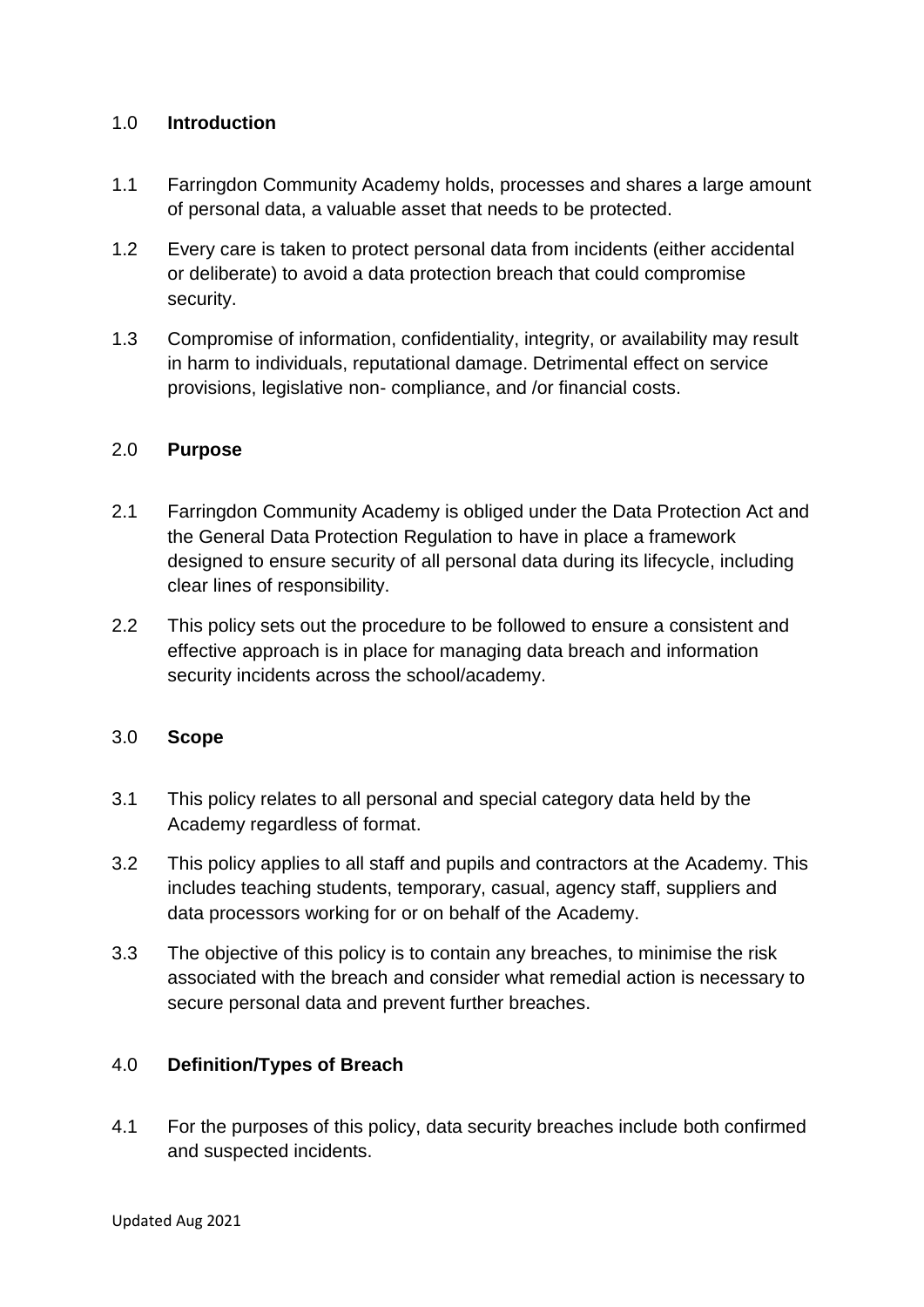- 4.2 An incident in the context of this policy is an event which may compromise the confidentiality, integrity or availability of systems or data, either accidentally or deliberately and has caused or has the potential to cause damage to the Academy's information assets and/or reputation.
- 4.3 An incident includes but is not restricted to, the following:
	- Loss or theft of confidential or special category data or equipment on which such data is stored (e.g. loss of a laptop, memory stick, I Pad/Tablet or paper record.
	- Equipment theft or failure
	- Unauthorised use of, access to or modification of data or information systems
	- Attempts (failed successful) to gain unauthorised access to information or I.T. systems
	- Unauthorised disclosure of special category/ confidential data
	- Website defacement
	- Hacking attack
	- Unforeseen circumstances such as a fire of flood
	- Human Error
	- Blagging offences where information is obtained by deceiving the organisation who holds it.

## 5.0 **Reporting an Incident**

- 5.1 Any individual who accesses, uses or manages the Academy's data is responsible for reporting the data breach and information security incidents immediately to [databreach@farringdonca.net.](mailto:databreach@farringdonca.net)
- 5.2 The Academy will inform the Data Protection Officer.
- 5.3 If a breach occurs or is discovered outside normal working hours, it must be reported as soon as practicable. N.B the Academy only has 72 hours to report a breach to the Information Commissioner.
- 5.4 The report will include full and accurate details of the incident, when the breach occurred (dates and times), who is reporting it, if the data relates to people, the nature of the information, and how many people are involved. An incident reporting form should be completed as part of the reporting process. See Appendix 1.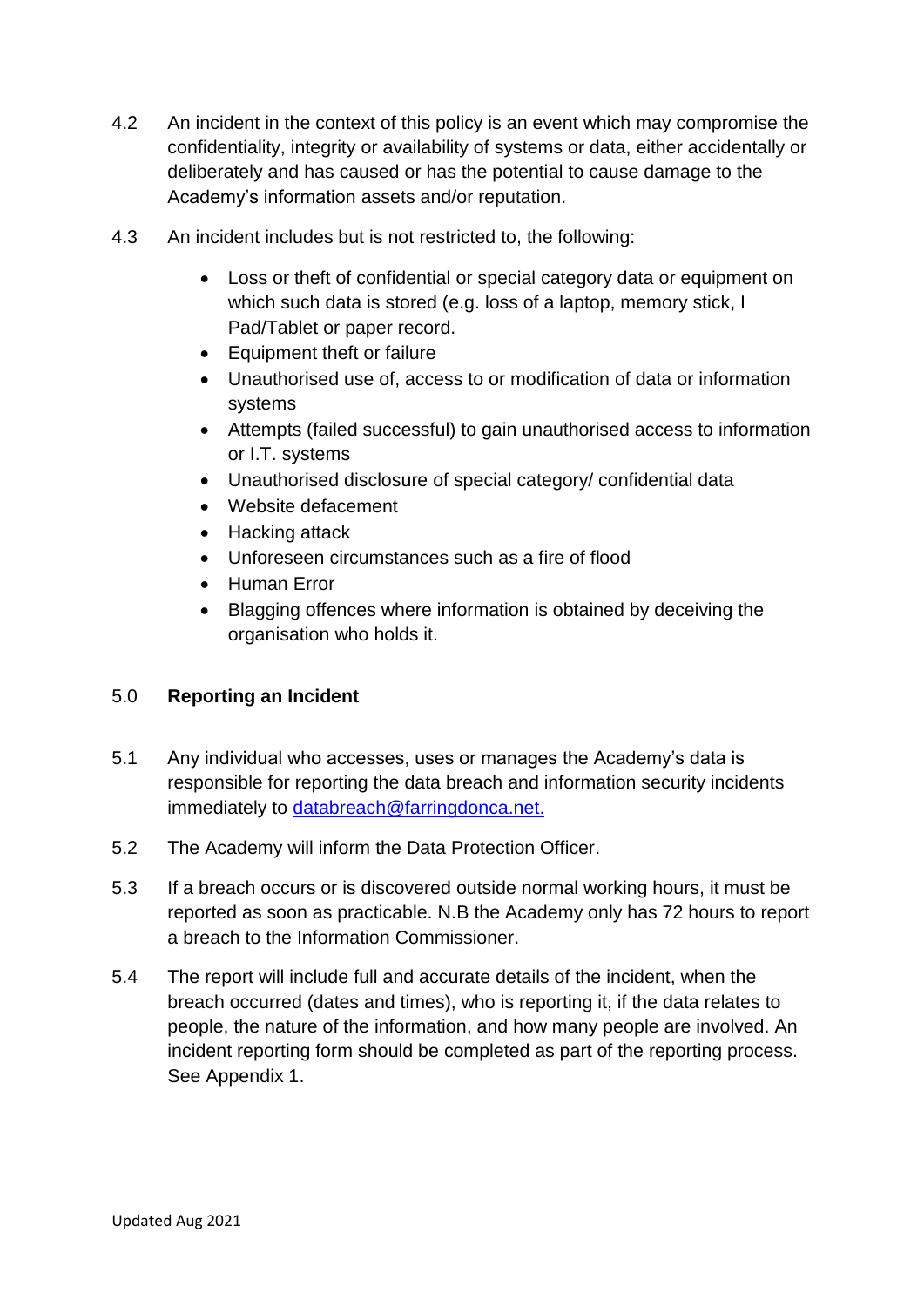#### 6.0 **Containment and Recovery**

- 6.1 The Data Protection Officer will firstly determine if the breach is still occurring and if so, the appropriate steps will be taken immediately to minimise the effect of the breach.
- 6.2 An initial assessment will be made by the DPO in liaison with relevant officers to establish the severity of the breach and who will take the lead investigating the breach (this will depend on the nature of the breach, in some cases it could be the DPO)
- 6.3 The Lead Investigation Officer (LIO) will establish who may need to be notified as part of the initial containment and will inform the police, where appropriate.
- 6.4 The LIO will establish who may need to be notified as part of the initial containment and will inform the Police, where appropriate.
- 6.5 The LIO, in liaison with the relevant officers determine the suitable course of action to be taken to ensure a resolution to the incident.

## 7.0 **Investigation and Risk Assessment**

- 7.1 An investigation will be undertaken by the LIO immediately and where possible within 24 hours of the breach being discovered/reported.
- 7.2 The LIO will investigate the breach and assess the risks associated with it, for example, the potential adverse effects for individuals, how serious or substantial those are and how likely they are to occur.
- 7.3 The investigation will need to consider the following:
	- The type of data involved
	- $\bullet$  It's sensitivity
	- The protection in place (e.g. encryption)
	- What's happened to the data, has it been lost or stolen
	- Whether the data could be put to illegal or inappropriate use
	- Who the individuals are, the number affected and the potential effects on those data subjects
	- Whether there are wider consequences to the breach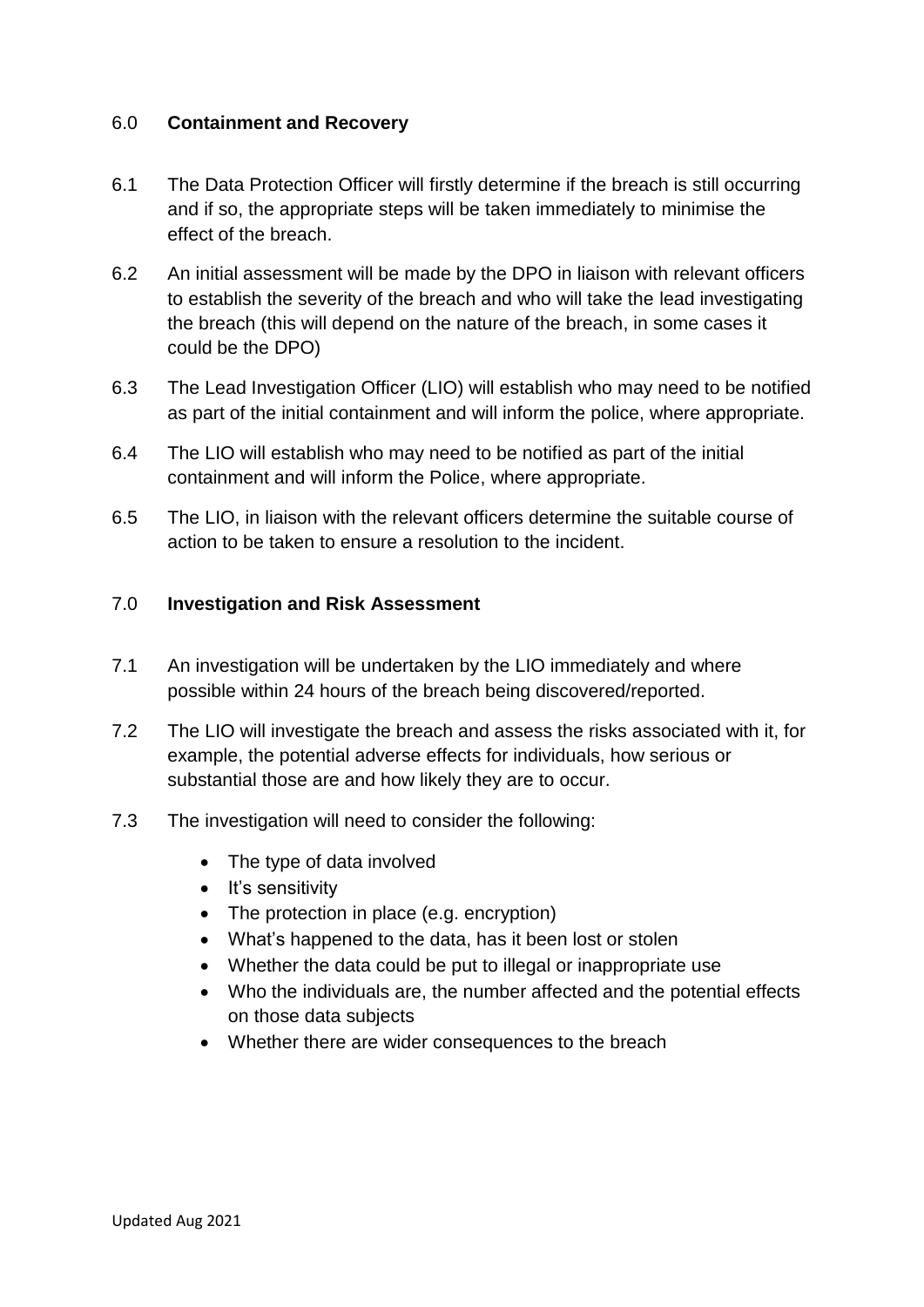#### 8.0 **Notification**

- 8.1 The LIO and/or the DPO, in consultation with the Headteacher, will; determine whether the breach needs to be reported to the Information Commissioner.
- 8.2 Every incident will be assessed on a case by case basis; however, the following will need to be considered:
	- Whether there are any legal/contractual notification requirements
	- Whether notification would assist the individual affected could they act on information to mitigate the risks/
	- Whether notification would help prevent the unauthorised or unlawful use of personal data
	- Would notification help the Academy meet its obligations under the principle
	- Whether this breach constitutes a high risk to individuals and therefore needs to be reported to the ICO
- 8.3 Notification to the individuals whose personal data has been affected by the incident will include a description of how and when the breach occurred and the data involved. Specific and clear advice will be given on what they can do to protect themselves, and include what action has already been taken to mitigate the risks. Individuals will also be provided with a way in which they can contact the Academy for further information or to ask questions about what has occurred.
- 8.4 The LIO and/or the DPO must consider notifying third parties such as the Police, insurers, bank or credit card companies, and trade unions. This would be appropriate where illegal activity is known or is believed to have occurred, or where there is a risk that illegal activity might occur in the future.
- 8.5 The LIO and or DPO will consider whether any press release may be required.
- 8.6 All actions will be recorded by the LIO and DPO.

#### 9.0 **Evaluation and response**

9.1 Once the initial incident is contained, the DPO will carry out a full review of the causes of the breach, the effectiveness of the response and whether any changes to systems, policies or procedures should be undertaken.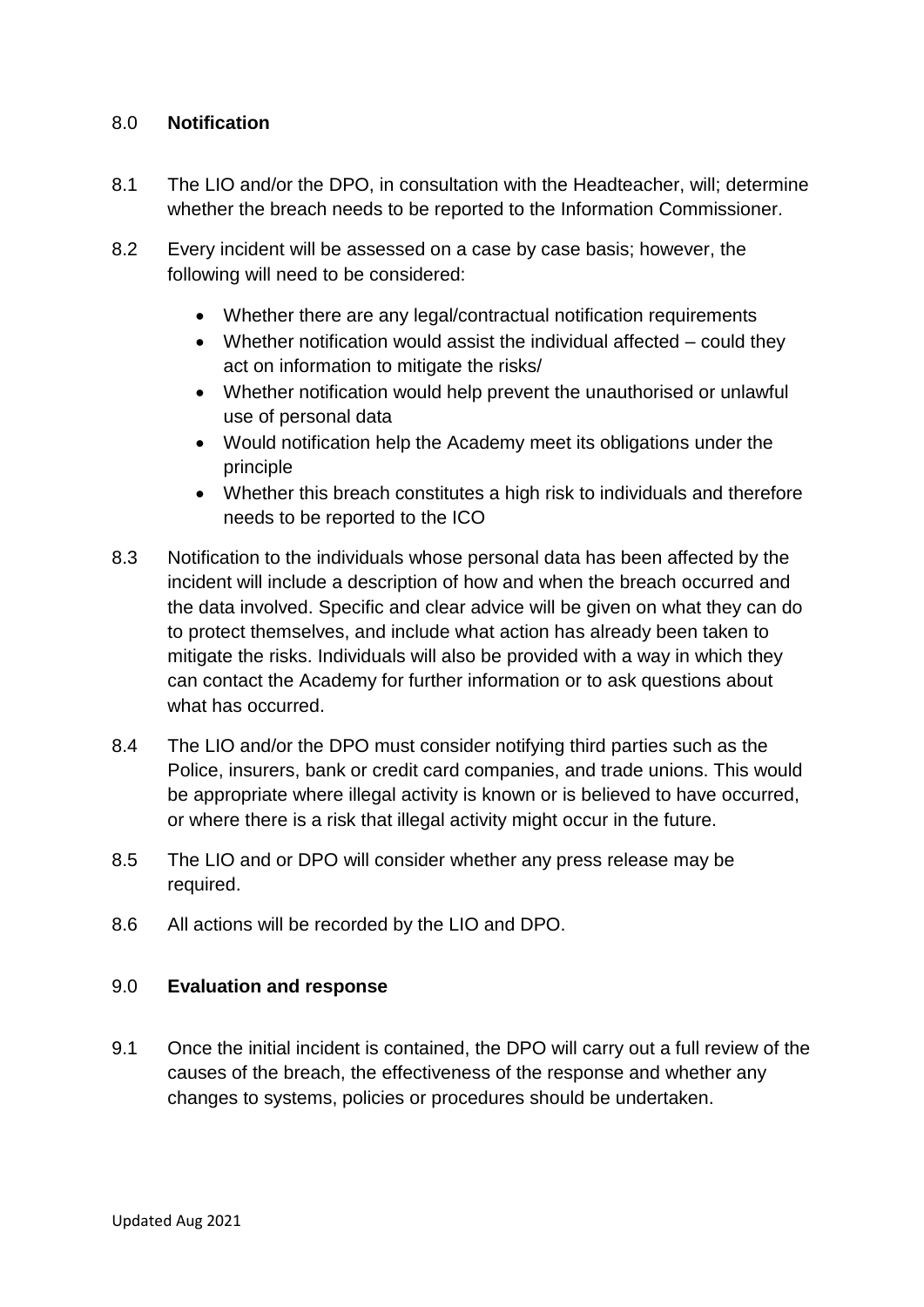- 9.2 Existing controls will be reviewed to determine their adequacy, and whether any corrective action should be taken to minimise the risk of similar incidents occurring.
- 9.3 The review will consider:
	- Where and how the personal data is held and where it is stored
	- Where the biggest risks lie, and will identify any further potential weak points within its existing measures
	- Whether methods of transmission are secure; sharing minimum amount of data necessary
	- Identifying weak points within existing security measures
	- Staff awareness
	- Implementing a data breach plan and identifying a group of individuals responsible for reacting to reported breaches of security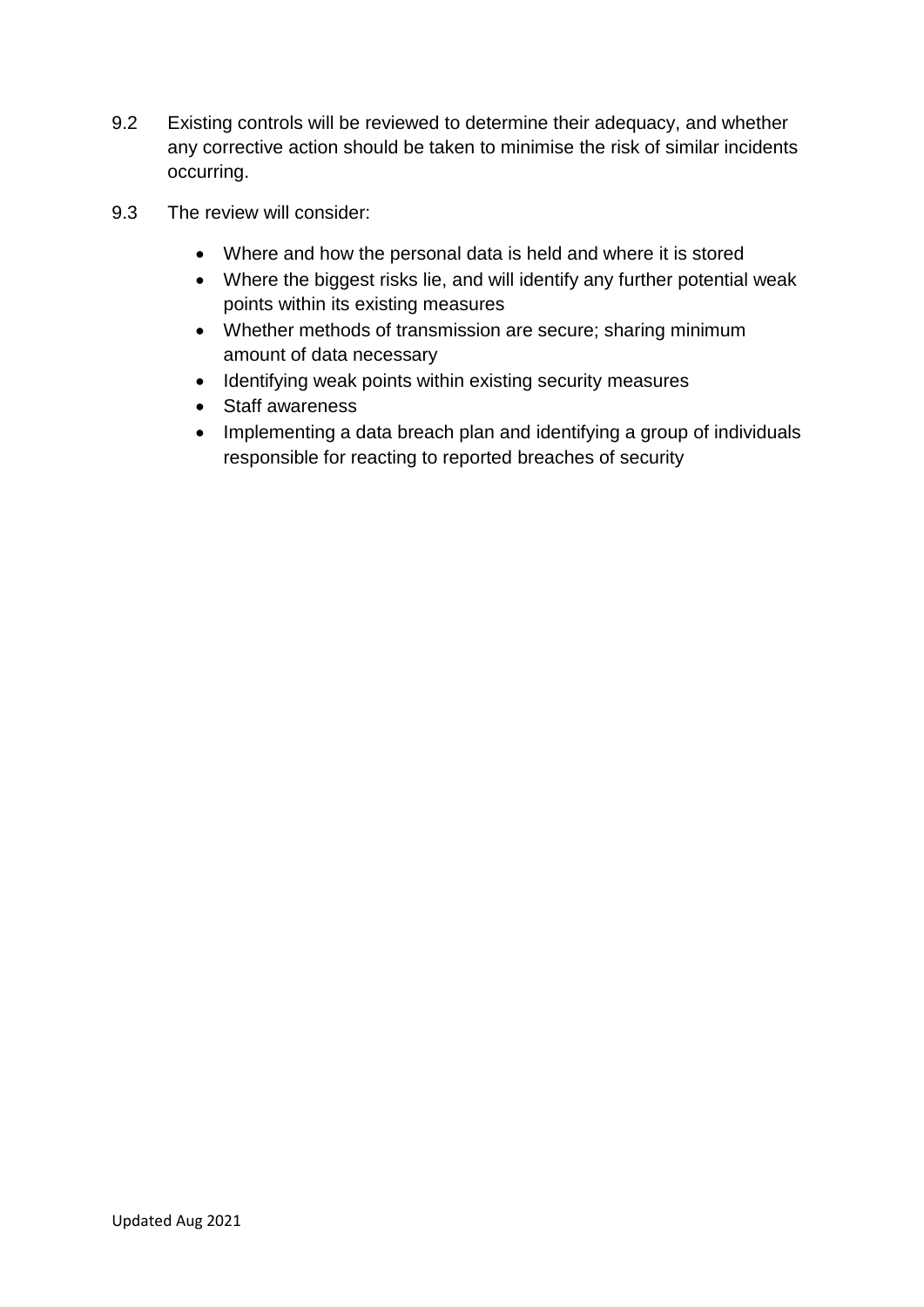## **Appendix 1**

## **DATA BREACH REPORT FORM**

**Please act promptly to report any data breaches. If you discover a data breach, please notify your Head Teacher of it immediately and report it via [databreach@farringdonca.net](mailto:databreach@farringdonca.net) and inform [DPO@gateshead.gov.uk](mailto:DPO@gateshead.gov.uk)**

| <b>Section 1: Notification of Data</b><br><b>Security Breach</b>                             | To be completed by Head Teacher<br>reporting incident |
|----------------------------------------------------------------------------------------------|-------------------------------------------------------|
| Date incident was discovered:                                                                |                                                       |
| Date(s) of incident:                                                                         |                                                       |
| <b>Place of incident:</b>                                                                    |                                                       |
| Name of person reporting incident:                                                           |                                                       |
| <b>Contact details of person reporting</b><br>incident (email address, telephone<br>number): |                                                       |
| <b>Brief description of incident or</b><br>details of the information lost:                  |                                                       |
| Number of Data Subjects affected, if<br>known:                                               |                                                       |
| Has any personal data been placed at<br>risk? If, so please provide details:                 |                                                       |
| Brief description of any action taken<br>at the time of discovery:                           |                                                       |
| For use by the Data Protection<br><b>Officer</b>                                             |                                                       |
| <b>Received by:</b>                                                                          |                                                       |
| On (date):                                                                                   |                                                       |
| <b>Forwarded for action to:</b>                                                              |                                                       |
| On (date):                                                                                   |                                                       |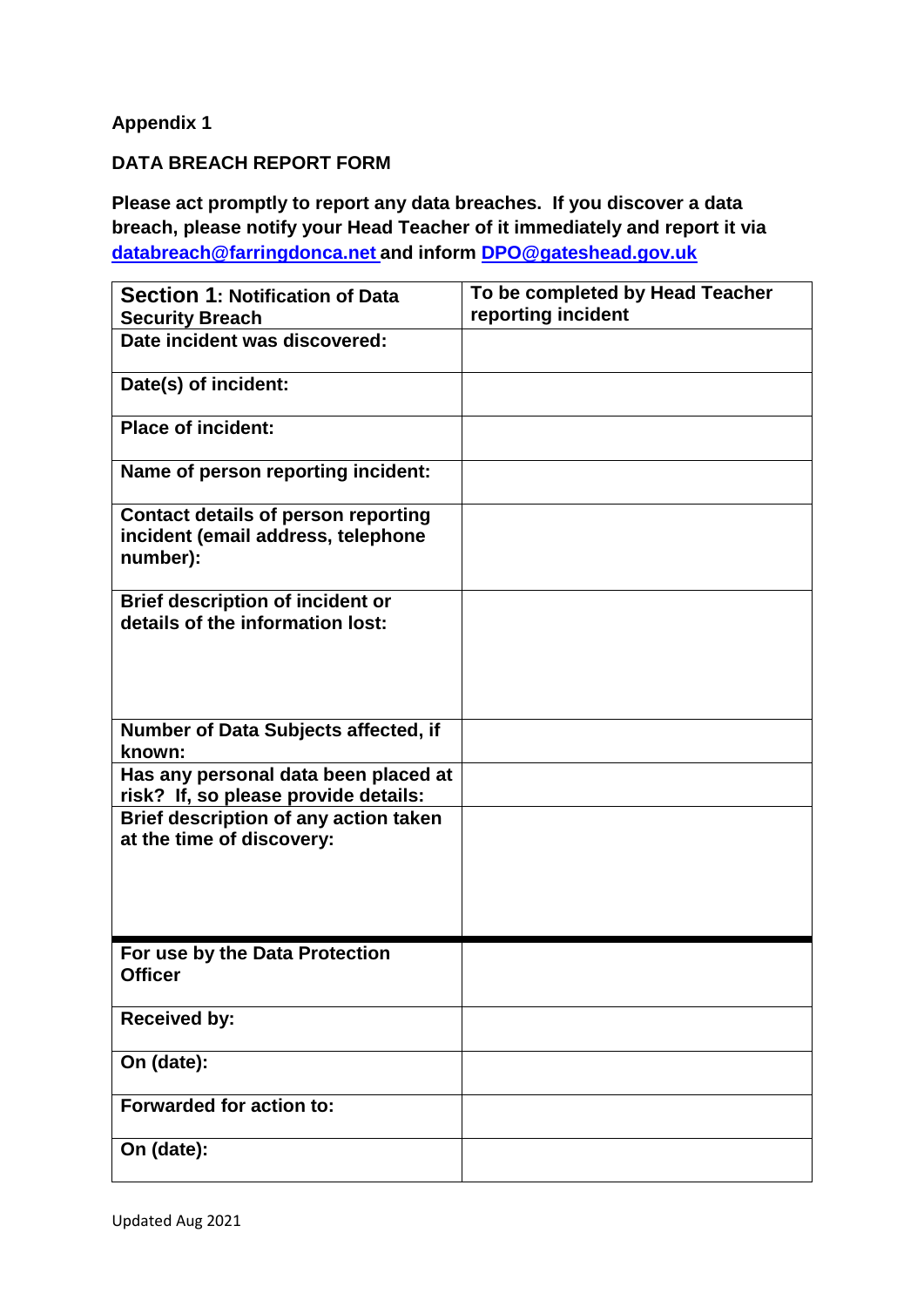| <b>Section 2: Assessment of Severity</b>                                                                                                                                                                                                                                                                                                                                        | To be completed by the Lead<br><b>Investigation Officer in consultation</b><br>with the Head Teacher if appropriate<br>IT where applicable |
|---------------------------------------------------------------------------------------------------------------------------------------------------------------------------------------------------------------------------------------------------------------------------------------------------------------------------------------------------------------------------------|--------------------------------------------------------------------------------------------------------------------------------------------|
| Details of the IT systems, equipment,<br>devices, records involved in the<br>security breach:                                                                                                                                                                                                                                                                                   |                                                                                                                                            |
| <b>Details of information loss:</b>                                                                                                                                                                                                                                                                                                                                             |                                                                                                                                            |
| What is the nature of the information<br>lost?                                                                                                                                                                                                                                                                                                                                  |                                                                                                                                            |
| How much data has been lost? If laptop<br>lost/stolen: how recently was the laptop<br>backed up onto central IT systems?                                                                                                                                                                                                                                                        |                                                                                                                                            |
| Is the information unique? Will its loss<br>have adverse operational, research,<br>financial legal, liability or reputational<br>consequences for the Academy or third<br>parties?                                                                                                                                                                                              |                                                                                                                                            |
| How many data subjects are affected?                                                                                                                                                                                                                                                                                                                                            |                                                                                                                                            |
| Is the data bound by any contractual<br>security arrangements?                                                                                                                                                                                                                                                                                                                  |                                                                                                                                            |
| What is the nature of the sensitivity of<br>the data? Please provide details of any<br>types of information that fall into any of<br>the following categories:                                                                                                                                                                                                                  |                                                                                                                                            |
| <b>HIGH RISK</b> personal data<br>Special Category data (as defined in<br>the Data Protection Act) relating to a<br>living, identifiable individual's<br>a) Racial or ethnic origin;<br>b) Political opinions or religious or<br>philosophical beliefs;<br>c) Membership of a trade union;<br>d) Physical or mental health or<br>condition or sexual life;<br>e) Biometric data |                                                                                                                                            |
| Information that could be used to<br>commit identity fraud such as;<br>personal bank account and other<br>financial information; national                                                                                                                                                                                                                                       |                                                                                                                                            |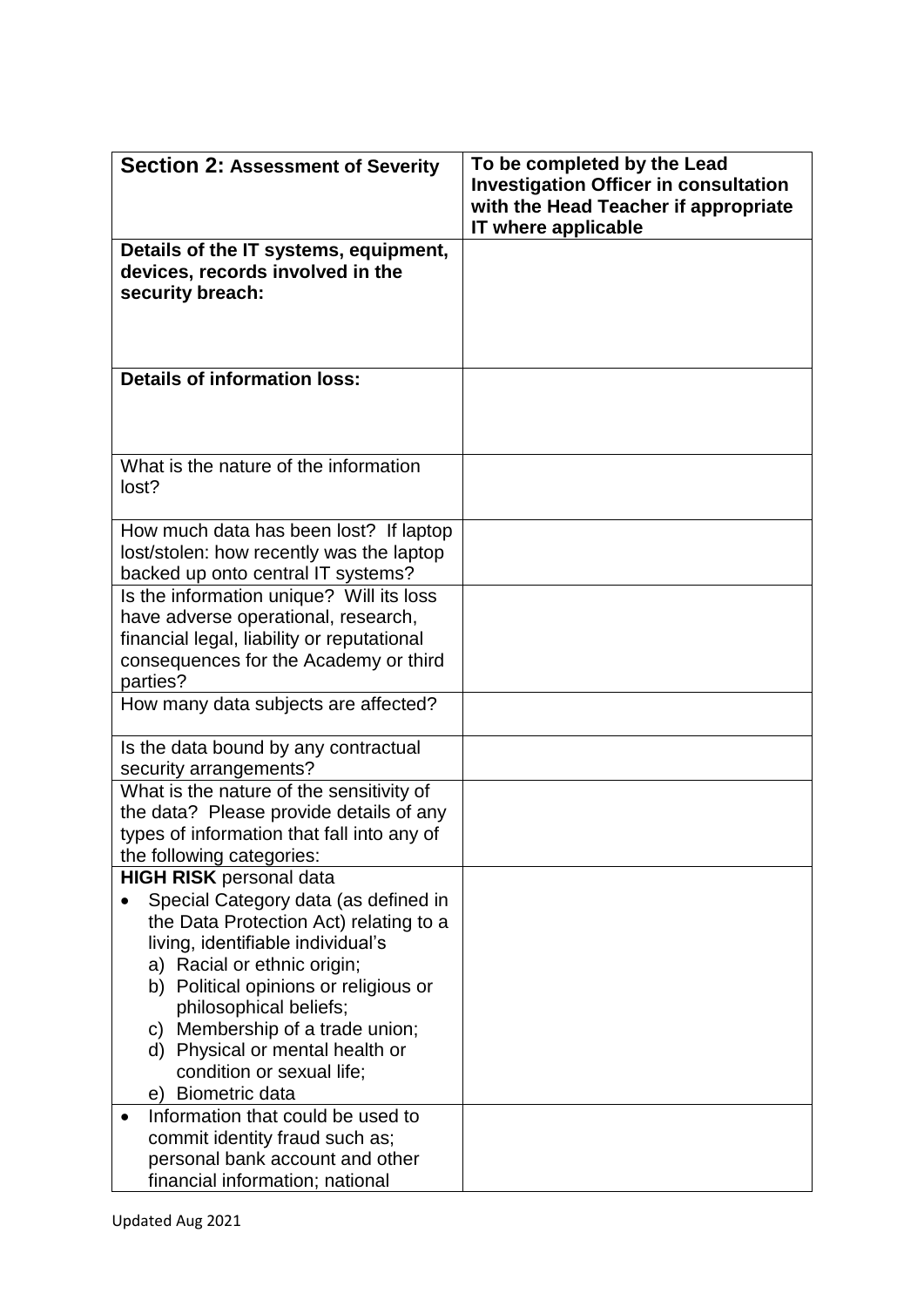|           | identifiers, such as National<br>Insurance Number and copies of                                                                                                                                      |  |
|-----------|------------------------------------------------------------------------------------------------------------------------------------------------------------------------------------------------------|--|
|           | passports and visas;                                                                                                                                                                                 |  |
|           | Personal information relating to<br>parents, staff and children                                                                                                                                      |  |
|           | Detailed profiles of individuals<br>including information about work<br>performance, salaries or personal<br>life that would cause significant<br>damage or distress to that person if<br>disclosed; |  |
|           | Spreadsheets of marks or grades<br>obtained by students, information<br>about individual cases of student<br>discipline or sensitive negotiations<br>which could adversely affect<br>individuals     |  |
| $\bullet$ | Security information that would<br>compromise the safety of individuals<br>if disclosed.                                                                                                             |  |

| <b>Section 3: Action taken</b>                                            | To be completed by Data Protection<br><b>Officer and/or Lead Investigation</b><br><b>Officer</b> |
|---------------------------------------------------------------------------|--------------------------------------------------------------------------------------------------|
| Incident number                                                           |                                                                                                  |
| <b>Report received by:</b>                                                |                                                                                                  |
| On (date):                                                                |                                                                                                  |
| Action taken by responsible officer/s:                                    |                                                                                                  |
| Was incident reported to Police?                                          |                                                                                                  |
| <b>Follow up action</b><br>required/recommended:                          |                                                                                                  |
| <b>Reported to Data Protection Officer</b><br>and Lead Officer on (date): |                                                                                                  |
| <b>Reported to other internal</b><br>stakeholders (details, dates):       |                                                                                                  |
| For use of Data Protection Officer<br>and/or Lead Officer:                |                                                                                                  |
| <b>Notification to ICO</b>                                                | YES/NO If YES, notified on:                                                                      |